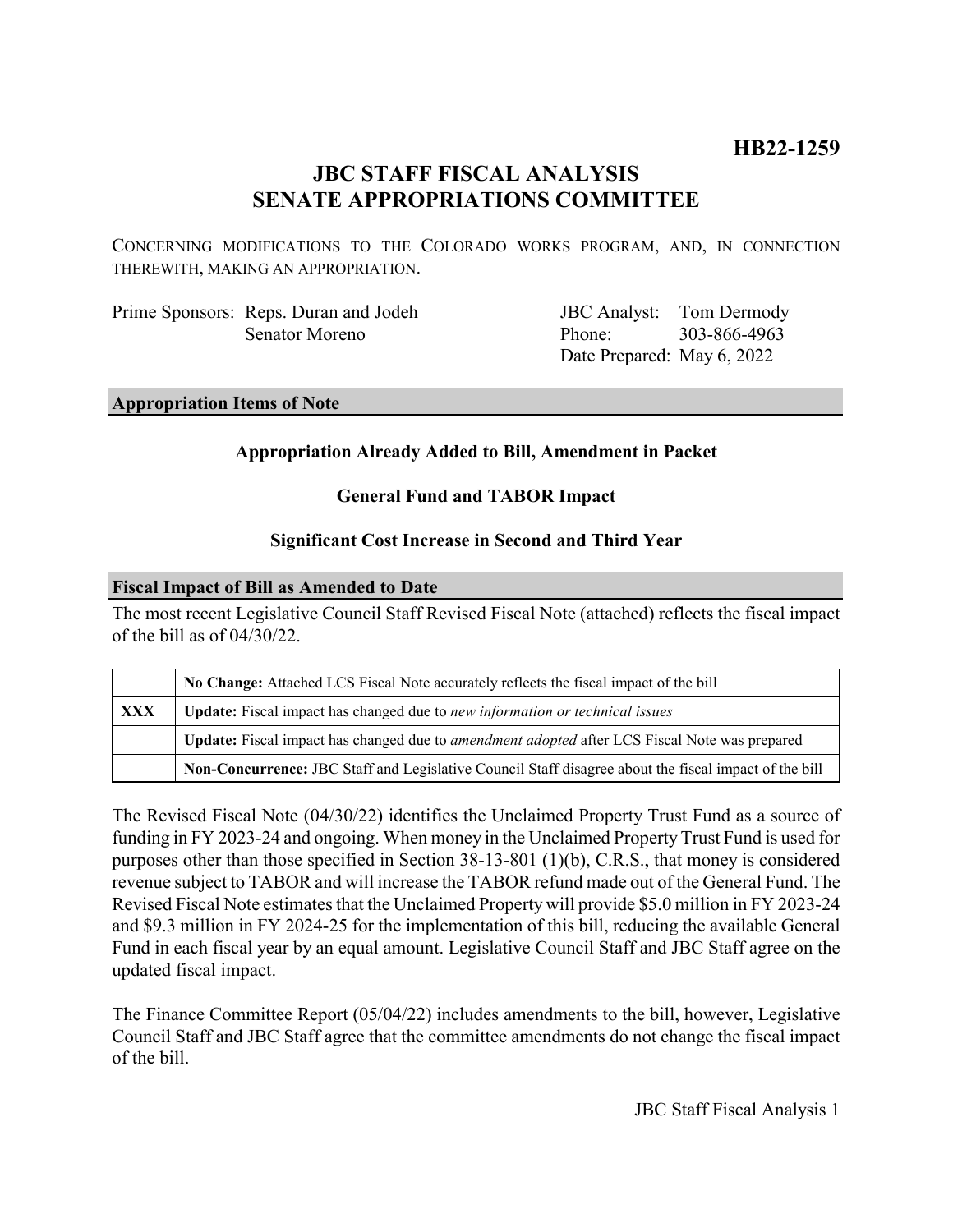| <b>Amendments in This Packet for Consideration by Appropriations Committee</b> |                                                                         |  |  |
|--------------------------------------------------------------------------------|-------------------------------------------------------------------------|--|--|
| Amendment Description                                                          |                                                                         |  |  |
| L.013/J.003                                                                    | Bill Sponsor amendment - changes fiscal impact <i>and</i> appropriation |  |  |

## **Current Appropriations Clause in Bill**

The bill includes an appropriation clause that provides a total of \$7.0 million cash funds from the Economic Recovery and Relief Cash Fund to the Department of Human Services for FY 2022-23 for the Employment Opportunity with Wages Program. Additionally, the bill includes an appropriations clause that provides \$12,824,070 cash funds from the Colorado Long-term Works Reserve to the Department of Human Services for FY 2022-23, of which \$1,066,400 is reappropriated to the Governor's Office for the provision of information technology services. This provision also states that the appropriation is based on the assumption that the Department will require an additional 5.0 FTE.

## **Description of Amendments in This Packet**

## **L.013 and J.003**

Bill Sponsor amendment **L.013** (attached) makes the following changes:

- delays provisions affecting basic cash assistance payments so that rule making is completed and changes to benefits begin July 1, 2023, reducing from \$11.4 million to \$8.4 million the increase in basic cash assistance payments in FY 2022-23;
- makes the use of Unclaimed Property Trust Fund revenue optional and dependent on the State being below the TABOR limit;
- increases from \$18.0 million to \$21.5 million the transfer from the Economic Recovery and Relief Cash Fund to the Colorado Long-term Works Reserve; and
- decreases from \$7.0 million to \$3.5 million the appropriation from the Economic Recovery and Relief Cash Fund to the Employment Opportunities with Wages Program.

Staff has prepared **J.003** (attached) to reduce from \$12.8 million to \$9.8 million the total appropriation from the Colorado Long-term Works Reserve and to reduce from \$11.4 million to \$8.4 million the appropriation for county block grants, which is for basic cash assistance payments.

## **If L.013 is adopted, then J.003 should also be adopted.**

## **Points to Consider**

## *Future Fiscal Impact*

Although this bill would not require a General Fund appropriation for FY 2022-23, it is projected to require General Fund appropriations of \$5.0 million in FY 2023-24 and \$9.3 million in FY 2024- 25. Additionally, the bill is projected to require appropriations from the Unclaimed Property Trust